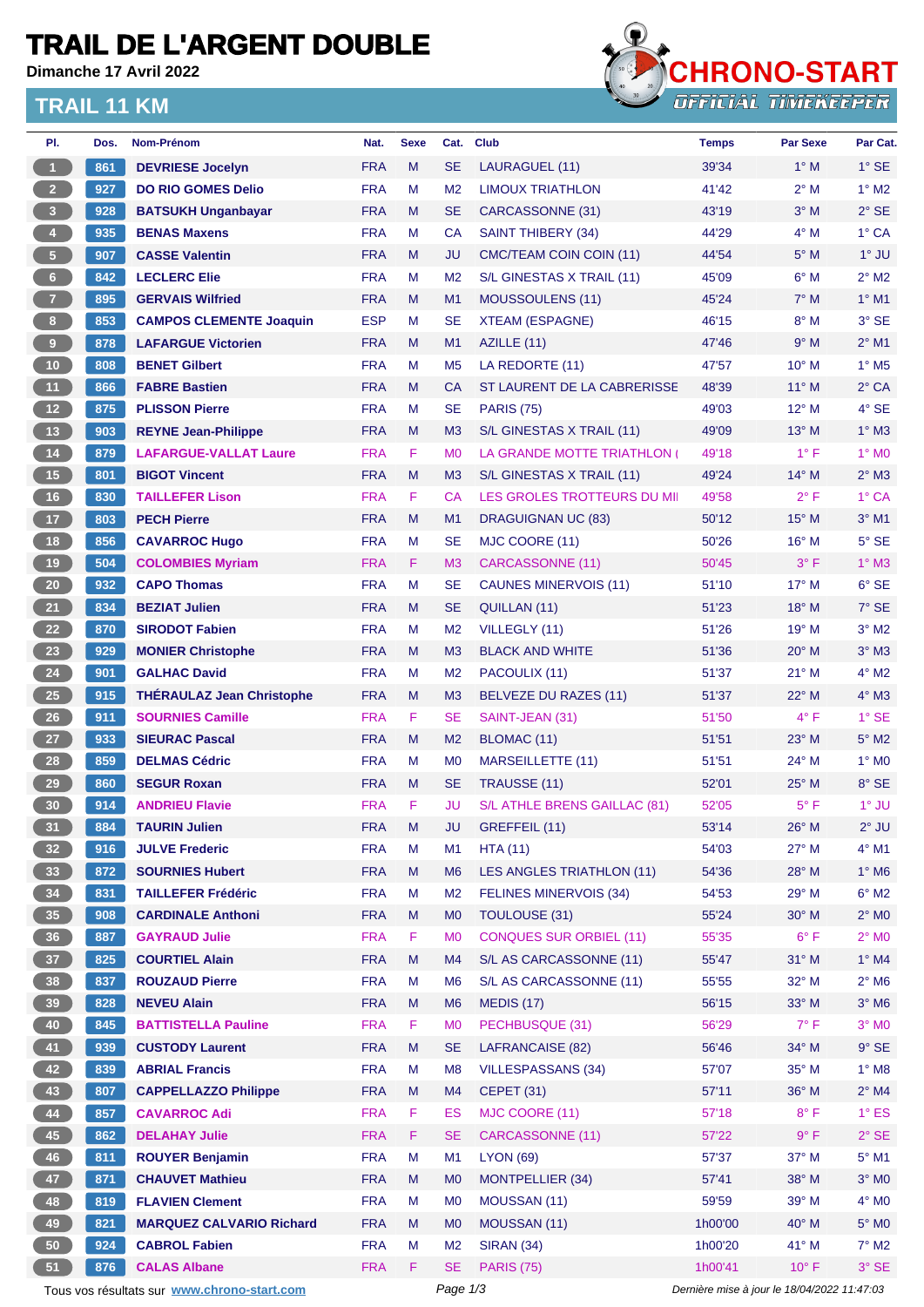## **TRAIL DE L'ARGENT DOUBLE**

**Dimanche 17 Avril 2022**

#### **TRAIL 11 KM**



| PI.             | Dos. | Nom-Prénom                                  | Nat.       | <b>Sexe</b> | Cat.           | <b>Club</b>                        | <b>Temps</b>                                | <b>Par Sexe</b> | Par Cat.                   |
|-----------------|------|---------------------------------------------|------------|-------------|----------------|------------------------------------|---------------------------------------------|-----------------|----------------------------|
| 52              | 804  | <b>MARSAT Julien</b>                        | <b>FRA</b> | M           | <b>SE</b>      | TOULOUSE (31)                      | 1h00'50                                     | $42^{\circ}$ M  | $10^{\circ}$ SE            |
| 53              | 852  | <b>EVES Alison</b>                          | <b>FRA</b> | F.          | M4             | <b>CLUB ATHLETIQUE CAUSSADAIS</b>  | 1h01'52                                     | $11^{\circ}$ F  | $1^\circ$ M4               |
| 54              | 934  | <b>BENAS Alex</b>                           | <b>FRA</b> | M           | M <sub>1</sub> | SAINT THIBERY (34)                 | 1h02'17                                     | $43^\circ$ M    | $6^\circ$ M1               |
| 55              | 931  | <b>BALESTER Bastien</b>                     | <b>FRA</b> | М           | <b>SE</b>      | <b>LAURE MINERVOIS (11)</b>        | 1h02'17                                     | 44° M           | $11^{\circ}$ SE            |
| 56              | 942  | <b>PERBOST Jean Marie</b>                   | <b>FRA</b> | M           | M <sub>2</sub> | <b>CAUNES MINERVOIS (11)</b>       | 1h02'18                                     | 45° M           | $8^\circ$ M2               |
| 57              | 905  | <b>BERNARDI Antoine</b>                     | <b>FRA</b> | М           | ES             | CAUNES-MINERVOIS (11)              | 1h02'28                                     | $46^{\circ}$ M  | $1^\circ$ ES               |
| 58              | 906  | <b>BERNARDI Lionel</b>                      | <b>FRA</b> | M           | M <sub>2</sub> | CAUNES-MINERVOIS (11)              | 1h02'29                                     | 47° M           | $9°$ M2                    |
| 59              | 913  | <b>PAIRO Georgette</b>                      | <b>FRA</b> | F           | M <sub>8</sub> | <b>S/L AC NARBONNE MEDITERRAN</b>  | 1h02'37                                     | $12^{\circ}$ F  | $1^\circ$ M8               |
| 60              | 847  | <b>BOUHADJI Walid</b>                       | <b>FRA</b> | M           | <b>SE</b>      | <b>BLAGNAC (31)</b>                | 1h03'01                                     | 48° M           | $12^\circ$ SE              |
| 61              | 881  | <b>IONEL Daniela</b>                        | <b>ROU</b> | F           | <b>SE</b>      | <b>CARCASSONNE (11)</b>            | 1h03'07                                     | $13^{\circ}$ F  | 4° SE                      |
| 62              | 877  | <b>CALAS Vincent</b>                        | <b>FRA</b> | M           | M <sub>5</sub> | <b>MONTAUBAN (82)</b>              | 1h03'14                                     | $49^{\circ}$ M  | $2^{\circ}$ M <sub>5</sub> |
| 63              | 944  | <b>JELLICOE Rachel</b>                      | <b>FRA</b> | F.          | M <sub>2</sub> | <b>CAUNES MINERVOIS (11)</b>       | 1h03'29                                     | $14^{\circ}$ F  | $1^\circ$ M2               |
| 64              | 841  | <b>DAUDÉ Nathalie</b>                       | <b>FRA</b> | F           | M <sub>0</sub> | <b>VENTENAC EN MINERVOIS (11)</b>  | 1h04'13                                     | $15^{\circ}$ F  | $4^\circ$ MO               |
| 65              | 917  | <b>CHARLET Julie</b>                        | <b>FRA</b> | F           | <b>SE</b>      | CARCASSONNE (11)                   | 1h04'16                                     | $16^{\circ}$ F  | $5^\circ$ SE               |
| 66              | 922  | <b>CHARLET Etienne</b>                      | <b>FRA</b> | M           | M4             | SAINT-OMER (62)                    | 1h04'17                                     | $50^\circ$ M    | $3°$ M4                    |
| 67              | 930  | <b>REY Laurent</b>                          | <b>FRA</b> | M           | M <sub>2</sub> | TRAUSSE (11)                       | 1h04'47                                     | 51° M           | 10° M2                     |
| 68              | 926  | <b>AUDRY Jerome</b>                         | <b>FRA</b> | M           | <b>SE</b>      | <b>CAUNES MINERVOIS (11)</b>       | 1h04'47                                     | $52^{\circ}$ M  | $13^\circ$ SE              |
| 69              | 815  | <b>LOHEZ Pascal</b>                         | <b>FRA</b> | М           | M4             | ST LIEUX LES LAVAUR (81)           | 1h04'55                                     | 53° M           | $4^\circ$ M4               |
| 70              | 894  | <b>TROMPETTE Nadine</b>                     | <b>FRA</b> | F.          | M <sub>4</sub> | <b>JOGGING NARBONNE MONTPLAI</b>   | 1h05'27                                     | $17^{\circ}$ F  | $2^{\circ}$ M4             |
| 71              | 892  | <b>TRENCHANT Patrick</b>                    | <b>FRA</b> | М           | <b>SE</b>      | <b>CAUNES MINERVOIS (11)</b>       | 1h05'31                                     | 54° M           | $14^{\circ}$ SE            |
| 72              | 863  | <b>CIPRIAN Henri</b>                        | <b>FRA</b> | M           | M <sub>5</sub> | S/L LAURAGAIS ATHLE CASTELN        | 1h05'34                                     | $55^{\circ}$ M  | $3°$ M <sub>5</sub>        |
| 73              | 844  | <b>LAMARGOT Jérôme</b>                      | <b>FRA</b> | M           | M <sub>2</sub> | <b>ELNE (66)</b>                   | 1h05'35                                     | 56° M           | 11° M2                     |
| 74              | 891  | <b>LE METAYER Marielle</b>                  | <b>FRA</b> | F.          | M <sub>3</sub> | <b>TEAM PAPY COACH / COPAINS D</b> | 1h05'44                                     | $18^{\circ}$ F  | $2°$ M3                    |
| 75              | 818  | <b>RELA Sebastien</b>                       | <b>FRA</b> | M           | M <sub>0</sub> | MOUSSAN (11)                       | 1h05'47                                     | 57° M           | $6°$ MO                    |
| 76              | 920  | <b>TOLSA Claire</b>                         | <b>FRA</b> | F.          | M <sub>1</sub> | SAINT SAVOURNIN (13)               | 1h05'50                                     | 19° F           | $1^\circ$ M1               |
| $77$            | 882  | <b>GIL Maxime</b>                           | <b>FRA</b> | М           | <b>SE</b>      | RIEUX-MINERVOIS (11)               | 1h06'09                                     | $58^{\circ}$ M  | $15^\circ$ SE              |
| 78              | 921  | <b>TOLSA Mathieu</b>                        | <b>FRA</b> | M           | M <sub>2</sub> | <b>MARCO (13)</b>                  | 1h06'13                                     | 59° M           | 12° M2                     |
| 79              | 817  | <b>QUERREC Jean Marc</b>                    | <b>FRA</b> | М           | <b>SE</b>      | RAISSAC SUR LAMPY (11)             | 1h06'21                                     | $60^\circ$ M    | $16^\circ$ SE              |
| 80              | 864  | <b>TONELLO Mathieu</b>                      | <b>FRA</b> | M           | M <sub>0</sub> | PALAJA (11)                        | 1h06'35                                     | 61° M           | $7°$ MO                    |
| 81              | 873  | <b>TORRES Sylvie</b>                        | <b>FRA</b> | F           | M <sub>6</sub> | NARBONNE (11)                      | 1h06'41                                     | $20^{\circ}$ F  | $1^\circ$ M <sub>6</sub>   |
| 82              | 940  | <b>BARBE Gene</b>                           | <b>FRA</b> | M           | M <sub>2</sub> | <b>CAUNES MINERVOIS (11)</b>       | 1h07'12                                     | $62^\circ$ M    | $13^\circ$ M2              |
| 83              | 910  | <b>ESCOBAR Malika</b>                       | <b>FRA</b> | F           | M4             | <b>TEAM PAPY COACH (11)</b>        | 1h07'35                                     | $21^{\circ}$ F  | $3°$ M4                    |
| 84              | 826  | <b>MALLEVIALLE Arnaud</b>                   | <b>FRA</b> | M           | M4             | S/L AS CARCASSONNE (11)            | 1h07'59                                     | 63° M           | $5^\circ$ M4               |
| 85              | 898  | <b>BORIES Mathieu</b>                       | <b>FRA</b> | М           | <b>SE</b>      | VAL DE DAGNE (11)                  | 1h08'04                                     | 64° M           | $17^\circ$ SE              |
| 86              | 867  | <b>BOLANO Delphine</b>                      | <b>FRA</b> | F           | M <sub>2</sub> | ROUBIA (11)                        | 1h08'07                                     | $22^{\circ}$ F  | $2^{\circ}$ M2             |
| 87              | 868  | <b>BOLANO Thierry</b>                       | <b>FRA</b> | M           | M <sub>2</sub> | ROUBIA (11)                        | 1h08'07                                     | 65° M           | 14° M2                     |
| 88              | 880  | <b>LAUGÂA Anne-Marie</b>                    | <b>FRA</b> | F           | M <sub>5</sub> | TREBES (11)                        | 1h08'16                                     | $23^{\circ}$ F  | $1^\circ$ M <sub>5</sub>   |
| 89              | 899  | <b>GOUT Marion</b>                          | <b>FRA</b> | F           | <b>SE</b>      | <b>ARQUETTES EN VAL (11)</b>       | 1h08'49                                     | $24^{\circ}$ F  | $6°$ SE                    |
| 90 <sub>o</sub> | 835  | <b>ALQUIER Pierre</b>                       | <b>FRA</b> | M           | <b>SE</b>      | BLAGNAC (31)                       | 1h08'50                                     | 66° M           | $18^\circ$ SE              |
| 91              | 909  | <b>SABATIER Angélique</b>                   | <b>FRA</b> | F           | M1             | <b>MARSEILLETTE (11)</b>           | 1h08'54                                     | $25^{\circ}$ F  | $2^{\circ}$ M1             |
| 92              | 923  | <b>CASTEX Francine</b>                      | <b>FRA</b> | F.          | M7             | <b>JOGGING NARBONNE MONTPLAI</b>   | 1h09'00                                     | $26^{\circ}$ F  | $1^\circ$ M7               |
| 93              | 938  | <b>BADOULES Karine</b>                      | <b>FRA</b> | F           | <b>SE</b>      | <b>LAFRANCAISE (82)</b>            | 1h09'07                                     | $27^{\circ}$ F  | $7°$ SE                    |
| 94              | 893  | <b>THOMSON-TUR Fiona</b>                    | <b>GBR</b> | F           | M4             | <b>CAUNES-MINERVOIS (11)</b>       | 1h09'24                                     | $28^{\circ}$ F  | $4^{\circ}$ M4             |
| 95              | 846  | <b>BALBOA Gregory</b>                       | <b>FRA</b> | M           | M <sub>0</sub> | <b>CAUNES MINERVOIS (11)</b>       | 1h09'50                                     | 67° M           | 8° MO                      |
| 96              | 912  | <b>PASTRE Emmanuelle</b>                    | <b>FRA</b> | F.          | M4             | <b>SEYNE LES ALPES (04)</b>        | 1h09'50                                     | $29^\circ$ F    | $5^\circ$ M4               |
| 97              | 886  | <b>CASSAN Laetitia</b>                      | <b>FRA</b> | F           | M1             | <b>BIZE MINERVOIS (11)</b>         | 1h10'01                                     | $30^\circ$ F    | $3°$ M1                    |
| 98              | 810  | <b>KOZMA Szofi</b>                          | <b>FRA</b> | F           | <b>JU</b>      | CAPENDU (11)                       | 1h10'01                                     | 31° F           | $2^{\circ}$ JU             |
| 99              | 885  | <b>SOLÉ Damien</b>                          | <b>FRA</b> | M           | M1             | <b>BIZE MINERVOIS (11)</b>         | 1h10'02                                     | 68° M           | $7°$ M1                    |
| (100)           | 829  | <b>MARQUIER Florian</b>                     | <b>FRA</b> | ${\sf M}$   | <b>JU</b>      | CARCASSONNE (11)                   | 1h10'02                                     | 69° M           | $3°$ JU                    |
| $101$           | 849  | <b>SEMMAR Sandra</b>                        | <b>FRA</b> | F           | M <sub>0</sub> | <b>RIEUX MINERVOIS (11)</b>        | 1h10'10                                     | 32° F           | $5^\circ$ MO               |
| $102$           | 936  | <b>JACQUES Eric</b>                         | <b>FRA</b> | M           | M3             | CARCASSONNE (31)                   | 1h10'44                                     | 70° M           | $5^\circ$ M3               |
|                 |      | Tous vos résultats sur www.chrono-start.com |            |             | Page 2/3       |                                    | Dernière mise à jour le 18/04/2022 11:47:03 |                 |                            |